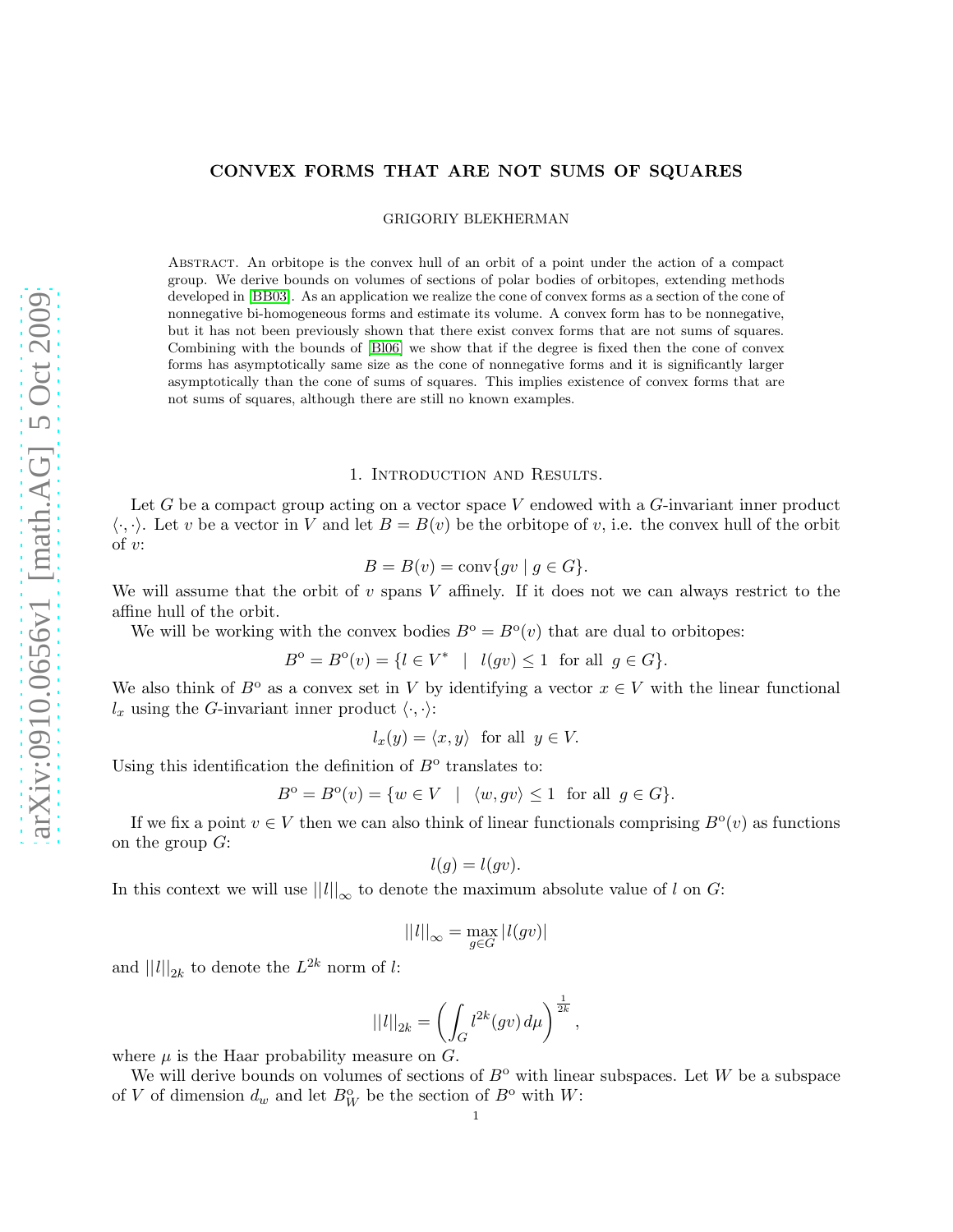$$
B_W^{\rm o}=B^{\rm o}\cap W\!math>
$$

Let  $S_W$  be the unit sphere and let  $\Sigma_W$  be the unit ball in W with respect to  $\langle \cdot, \cdot \rangle$ .

<span id="page-1-1"></span>1.1. **General Bound.** We will prove the following bound on the volume of  $B_W$ :

**Theorem 1.1.** Let V be a vector space endowed with an action of compact group  $G$ . For a vector  $v \in V$  let  $B^{\circ}(v)$  be the dual to the orbitope of v. Suppose that for some integer k and  $\alpha_k > 0$  we can bound the  $L^{\infty}$  norm of any linear functionals  $l \in V^*$  on G with the  $L^{2k}$  norm of l:

<span id="page-1-0"></span>
$$
||l||_{\infty} \leq \alpha_k ||l||_{2k}.
$$

Then we have the following bound for the volume of  $B_W^0(v)$ :

(1.1) 
$$
\left(\frac{\text{Vol} B_W^{\text{o}}(v)}{\text{Vol} \Sigma_W}\right)^{1/d_w} \ge \alpha_k^{-1} \sqrt{\frac{d_w}{2k\langle v, v\rangle}}.
$$

The bound of [\(1.1\)](#page-1-0) requires some explanation. Let  $v^{\otimes k}$  denote the k-th tensor power of v and let  $D_k(v)$  be the dimension of the span of  $(gv)^{\otimes k}$  taken for all  $g \in G$ . It was shown in [\[Ba02\]](#page-12-2) that for any linear functional l and all k we can take  $\alpha_K = (D_K(v))^{1/2k}$ .

In particular, we know that for any  $v \in V$  the vector  $v^{\otimes k}$  is contained in the k-th symmetric power Sym<sup>k</sup>V of V. If we use the full dimension of Sym<sup>k</sup>V as a bound for  $D_k(v)$  then it is not hard to check that we get asymptotically same dependence on the dimension of  $W$  in  $(1.1)$  independent of k. In other words, the bound that we obtain are in some sense explained by ellipsoids, which is what we get if we choose  $k = 1$ .

However, if a point  $v$  has a lot of symmetries, so its stabilizer is a "large" subgroup of  $G$ , then it is possible to do better. The tensors  $(gv)^{\otimes k}$  will have a lot of symmetries that come from the stabilizer and will span a smaller subspace. This is indeed what happens for nonnegative forms and nonnegative multi-homogeneous forms. We will briefly explains this phenomenon here with full details given in [\[Ba02\]](#page-12-2).

1.2. **Nonnegative Forms.** Let  $P_{n,2d}$  be the vector space of forms in n variables of degree 2d. We let  $G = SO(n)$  act on  $P_{n,2d}$  by rotating the variable space of the forms. Let  $Pos_{n,2d}$  be the cone of nonnegative forms in  $P_{n,2d}$ :

$$
Pos_{n,2d} = \{ p \in P_{n,2d} \mid p(x) \ge 0 \text{ for all } x \in \mathbb{R}^n \}.
$$

Let  $Lf_{n,2d}$  be the cone of sums of 2d-th powers of linear forms:

$$
Lf_{n,2d} = \left\{ p \in P_{n,2d} \mid p = \sum_{i} l_i^{2d} \text{ for some } l_i \in P_{n,1} \right\}.
$$

It can be shown that with a natural choice of G-invariant inner product the cones  $Pos_{n,2d}$  and  $Lf_{n,2d}$  are dual to each other [\[Re92\]](#page-12-3). The cone  $Lf_{n,2d}$  is the conical hull of an orbit of one point, for example, we can take  $v = x_1^{2d}$ . The point  $x_1^{2d}$  has a large stabilizer, namely the copy of  $SO(n-1)$ that fixes the first standard vector  $e_1$  in  $\mathbb{R}^n$ . If we look at the k-th tensor powers, it is easy to see that points of the form  $(gv)^{\otimes k}$  lie in the vector space of forms of degree  $2kd$  and this vector space has much smaller dimension than the k-th symmetric power of  $P_{n,2d}$ . See [\[Ba02\]](#page-12-2) for full details.

Let  $Sq_{n,2d}$  the convex cones of sums of squares in  $P_{n,2d}$ :

$$
Sq_{n,2d} = \left\{ p \in P_{n,2d} \mid p = \sum_{i} q_i^2 \text{ for some } q_i \in P_{n,d} \right\}.
$$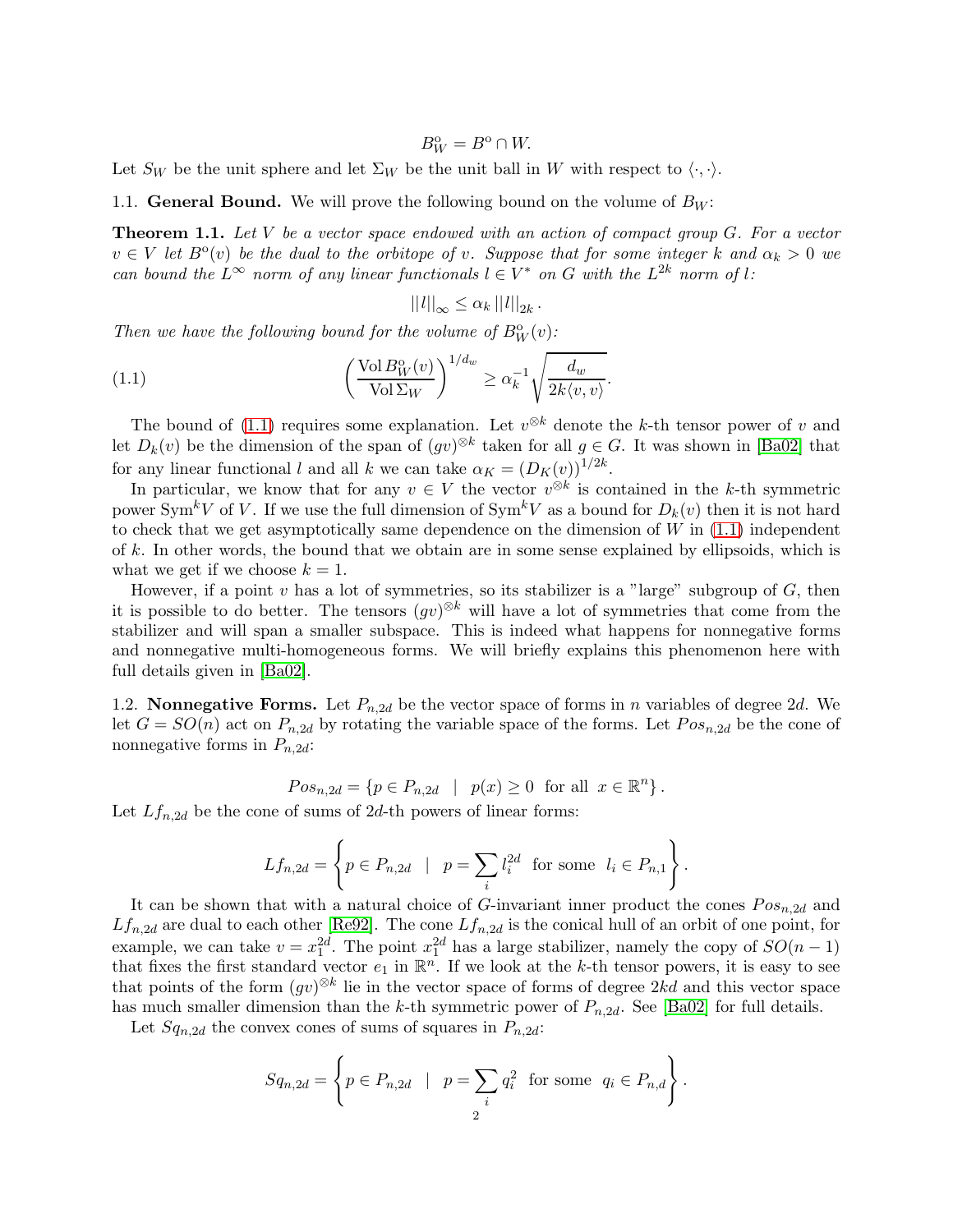In order to talk about volume of a cone we need to take a compact section with a hyperplane. Let  $M'_{n,2d}$  be the hyperplane of forms that have integral 1 on  $\mathbb{S}^{n-1}$ :

$$
M'_{n,2d} = \left\{ p \in P_{n,2d} \mid \int_{\mathbb{S}^{n-1}} p \, d\sigma = 1 \right\},\,
$$

and let  $Pos'_{n,2d}$  and  $Sq'_{n,2d}$  be the sections of  $Pos_{n,2d}$  and  $Sq_{n,2d}$  with  $M'_{n,2d}$ :

$$
Pos'_{n,2d} = Pos_{n,2d} \cap M'_{n,2d} \text{ and } Sq'_{n,2d} = Pos_{n,2d} \cap M'_{n,2d}.
$$

The collapsing of dimension of span of  $(gv)^{\otimes k}$  allowed us to derive some of the volume bounds for  $Pos'_{n,2d}$  and  $Sq'_{n,2d}$  given in [\[Bl06\]](#page-12-1). We used the following  $L^2$  inner product on  $P_{n,2d}$ :

$$
\langle p,q\rangle_2=\int_{\mathbb{S}^{n-1}}pq\,d\sigma,
$$

where  $\sigma$  is the rotation invariant probability measure on  $\mathbb{S}^{n-1}$ .

Let  $\Sigma_2$  be the unit ball in  $M'_{n,2d}$  with respect to  $\langle \cdot, \cdot \rangle_2$  and let  $D_M$  be the dimension of M. It was shown in [\[Bl06\]](#page-12-1) that if the degree 2d is fixed then

$$
\left(\frac{\text{Vol} \, Pos'_{n,2d}}{\text{Vol} \, \Sigma_2}\right)^{1/D_M} = \Theta(n^{-1/2})
$$
\n
$$
\left(\frac{\text{Vol} \, Sq'_{n,2d}}{\text{Vol} \, \Sigma_2}\right)^{1/D_M} = \Theta(n^{-d+1/2}).
$$

In particular when the degree 2d is fixed and at least 4 we see that the volume of  $Pos'_{n,2d}$  grows asymptotically much faster than the volume of  $Sq_{n,2d}'$ .

1.3. Convex Forms. Let  $K_{n,2d}$  be the convex cone of forms that are convex on  $\mathbb{R}^n$ . If a form p is convex then it must be nonnegative: if  $p(v) < 0$  for some  $v \in \mathbb{R}^n$  then p restricted to the ray  $\lambda v$  ( $\lambda > 0$ ) is concave. Therefore we see that  $K_{n,2d}$  is contained in the cone of nonnegative forms  $Pos_{n,2d}$ .

To a form  $p \in P_{n,2d}$  we associate its Hessian  $H_p = (h_{ij})$  which is the matrix of second derivatives of p:

$$
h_{ij} = \frac{\partial^2 p}{\partial x_i \partial x_j}.
$$

A form p is convex if and only if its Hessian is positive semi-definite at every point in  $\mathbb{R}^n$ . In other words the form  $B_p$  given by

$$
B_p(x, y) = y^T H_p(x) y
$$

is nonnegative for every  $(x, y) \in \mathbb{R}^{2n}$ . The mapping of p to  $B_p$  is clearly a linear operation. We observe that  $B_p$  is a form in 2n variables of degree 2d and it is bi-homogeneous in x and y. It is quadratic in the y variables and of degree  $2d - 2$  in the x variables.

Let  $Bi_{2n,2d}$  be the vector space of bi-homogeneous forms in  $2n$  variables, with two classes of variables x and y consisting of n variables each. We require that the forms have degree  $2d - 2$  in the x variables and degree 2 is the y variables. Let  $D_{bi}$  be the dimension of  $Bi_{2n,2d}$ . It is not hard to show that

$$
D_{bi} = \binom{n+2d-3}{2d-2} \binom{n+1}{2}.
$$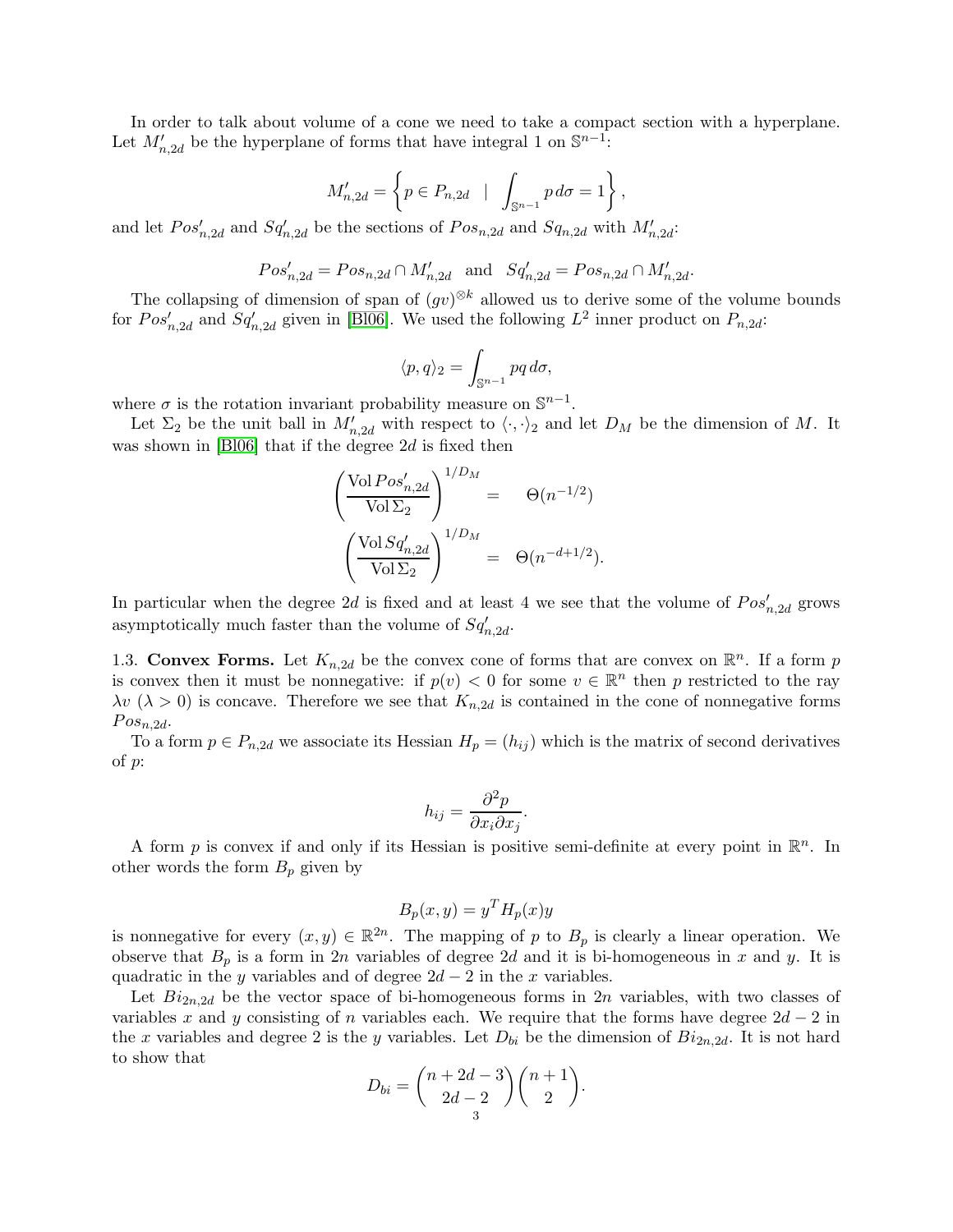Since we do not want to mix x and y variables it is natural to think of  $G = SO(n) \times SO(n)$ acting on the forms in  $Bi_{2n,2d}$ , with each copy of  $SO(n)$  acting on x and y variables separately. We will restrict forms in  $Bi_{2n,2d}$  to  $\mathbb{S}^{n-1} \times \mathbb{S}^{n-1}$  since  $\mathbb{S}^{n-1} \times \mathbb{S}^{n-1}$  is an orbit of a unit vector in  $\mathbb{R}^{2n}$ under the group action we described.

Any form  $b \in Bi_{2n,2d}$  can be written as

$$
b = y^T M(x) y
$$

for some symmetric matric M whose entries are forms of degree  $2d - 2$  in x. Let  $Pos_{bi}$  be the convex cone of nonnegative bi-homogeneous forms in  $Bi_{2n,2d}$ . We can identify the cone  $K_{n,2d}$  with the section of  $Pos_{bi}$  with the linear subspace of forms  $B_p(x) = y^T H_p(x)y$  for some form  $p \in P_{n,2d}$ .

We will use the following inner product on  $Bi_{2n,2d}$ :

$$
\langle f, g \rangle = \int_{\mathbb{S}^{n-1} \times \mathbb{S}^{n-1}} f g \, d\sigma.
$$

This induces the following "Hessian" inner product on  $P_{n,2d}$ :

$$
\langle p, q \rangle_H = \int_{\mathbb{S}^{n-1} \times \mathbb{S}^{n-1}} B_p B_q \, d\sigma.
$$

This is clearly a positive definite quadratic form on  $P_{n,2d}$  and it is also invariant under the natural action of  $SO(n)$  on  $P_{n,2d}$ .

In order to talk about volume we take a section of  $K_{n,2d}$  with the hyperplane  $M'_{n,2d}$  of forms of integral 1 on the unit sphere  $\mathbb{S}^{n-1}$  and call it  $K'_{n,2d}$ :

$$
K'_{n,2d} = \left\{ p \in P_{n,2d} \mid p \text{ is convex and } \int_{\mathbb{S}^{n-1}} p \, d\sigma = 1 \right\}.
$$

Similar to the case of homogeneous forms, its possible to see nonnegative bi-forms in  $Bi_{2n,2d}$ as being dual to an orbitope; this is done in Section [3.1.](#page-6-0) We can then apply volume bounds of Theorem [1.1](#page-1-1) to  $K'_{n,2d}$  since we identified  $K_{n,2d}$  with the section of  $Pos_{bi}$ . We prove the following Theorem on the volume of  $K'_{n,2d}$ :

#### <span id="page-3-0"></span>Theorem 1.2.

$$
\left(\frac{\operatorname{Vol}K'_{n,2d}}{\operatorname{Vol}\Sigma_H}\right)^{1/D_M} \ge \frac{2d}{9e^2\sqrt{2n\ln(2d+1)}}\sqrt{\frac{D_M}{D_{bi}}}.
$$

When the degree 2d is fixed its easy to see that both  $D_M$  and  $D_{bi}$  have order  $n^{2d}$  and therefore their ratio is bounded above by a constant. Thus we know that

$$
\left(\frac{\text{Vol}\,K'_{n,2d}}{\text{Vol}\,\Sigma_H}\right)^{1/D_M}
$$
 is at least of the order  $n^{-1/2}$ .

We recall that

$$
\left(\frac{\text{Vol} \, Pos'_{n,2d}}{\text{Vol} \, \Sigma_2}\right)^{1/D_M} = \Theta\left(n^{-1/2}\right) \quad \text{and} \quad \left(\frac{\text{Vol} \, Sq'_{n,2d}}{\text{Vol} \, \Sigma_2}\right)^{1/D_M} = \Theta\left(n^{-d+1/2}\right).
$$

However we are dividing by the volume of unit balls in different metrics. We show in Section [3.6](#page-10-0) that if the degree is fixed then the Hessian inner product and the  $L^2$  inner product are within a constant factor of each other and therefore

$$
\left(\frac{\text{Vol}\,\Sigma_2}{\text{Vol}\Sigma_H}\right)^{1/D_M} \le c(d),
$$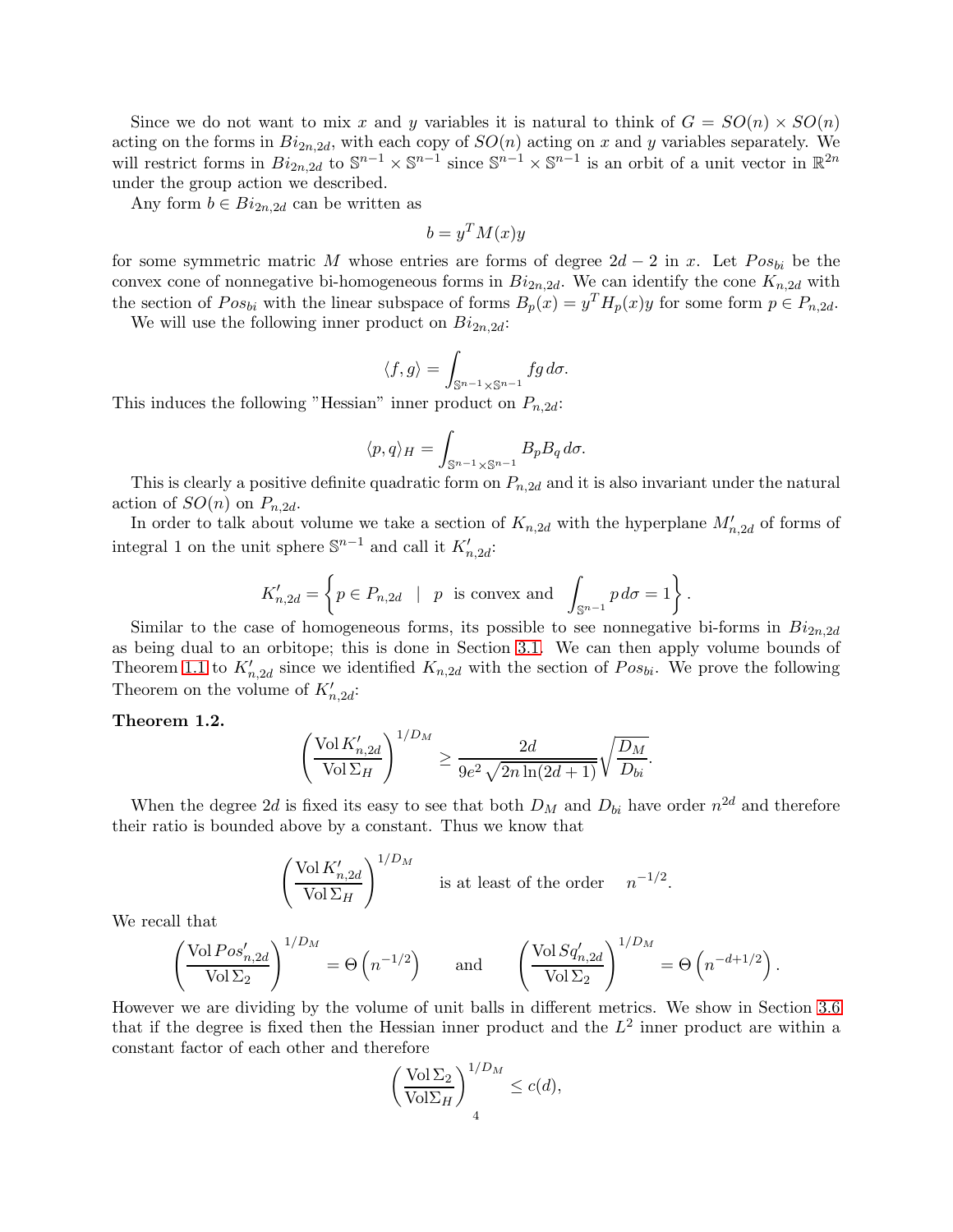for some number  $c(d)$  depending on the degree only. Therefore we see that the volume of  $K'_{n,2d}$  is asymptotically of the same order as the volume of  $Pos'_{n,2d}$ , and it is asymptotically much larger than the volume of  $Sq_{n,2d}'$  when the degree 2d is at least 4.

We begin by establishing the volume bound on sections of the duals of orbitopes given in Theorem [1.1.](#page-1-1)

# 2. VOLUME BOUND ON SECTIONS OF  $B^0(v)$ .

Our bound on the volume of  $B<sup>o</sup>(v)$  is derived in three steps. The first is to bound the volume of  $B^{\circ}(v)$  with an integral expression involving  $L^{\infty}$  norms of linear functionals. This is done in Lemma [2.1.](#page-4-0)

Next we replace the  $L^{\infty}$  norms with  $L^{2k}$  norms for an appropriate value of k. The value of k depends on the representation of  $G$ . If we want the  $2k$ -th moments to be within a constant factor of the  $L^{\infty}$  norm then it suffices to choose k linear in the dimension of V. This is a sharp bound in general, but in some cases it is possible to do better. In our examples of nonnegative forms and convex forms we will indeed choose  $k$  much lower than dimension of  $V$ . These ideas were developed in [\[Ba02\]](#page-12-2) we refer the reader to that paper for more details. This step is carried out in the proof of Theorem [1.1.](#page-1-1)

<span id="page-4-0"></span>The final step is to bound the resulting integral involving  $2k$ -th moments. The calculation is similar to  $[BB03]$  Lemma 3.5 but we extend it to handle sections. This is done in Lemma [2.2.](#page-4-1)

## Lemma 2.1.

(2.1) 
$$
\left(\frac{\text{Vol } B_W^{\text{o}}}{\text{Vol } \Sigma_W}\right)^{1/d_w} \ge \left(\int_{S_W} ||l_x||_{\infty} dx\right)^{-1}.
$$

*Proof.* Let  $K \subset V$  be a convex body with 0 in its interior. The gauge  $Ga_K$  of K is a function on V that for a point  $x \in V$  how much K needs to be expanded to include x:

<span id="page-4-2"></span>
$$
Ga_K(x) = \min\{\lambda \in \mathbb{R} \mid x \in \lambda K\}.
$$

By using polar coordinates we can write the following expression for the volume of  $K$ :

$$
\left(\frac{\text{Vol}\,K}{\text{Vol}\,\Sigma}\right)^{1/d} = \left(\int_S G a_K^{-d}\right)^{1/d},\,
$$

where S is the unit sphere and  $\Sigma$  is the unit ball in V.

The gauge of  $B_W^0$  is given by the maximum of the linear functional on the orbit of v:

$$
Ga_{B_W^o}(x) = \max_{g \in G} l_x(gv) = \max_{g \in G} \langle x, gv \rangle.
$$

Thus we obtain the following expression for the volume of  $B^{\circ}$ :

$$
\left(\frac{\text{Vol } B_W^0}{\text{Vol } \Sigma_W}\right)^{1/d_w} = \left(\int_{S_W} \max_{g \in G} l_x(gv)^{-d_w} dx\right)^{1/d_w} \ge \left(\int_{S_W} ||l_x||_{\infty}^{-d_w} dx\right)^{1/d_w}.
$$

Now we successively apply Hölder and Jensen inequalities to see that

$$
\left(\int_{S_W} ||l_x||_{\infty}^{-d_w} dx\right)^{1/d_w} \ge \int_{S_W} ||l_x||_{\infty}^{-1} dx \ge \left(\int_{S_W} ||l_x||_{\infty} dx\right)^{-1}.
$$

<span id="page-4-1"></span>We now prove the lemma that bounds the average of  $2k$ -th moments over the unit sphere. We plan to approximate the  $L^{\infty}$  norms in [\(2.1\)](#page-4-2) with  $L^{2\bar{k}}$  norms for an appropriate value of  $\bar{k}$  and then applying the following lemma.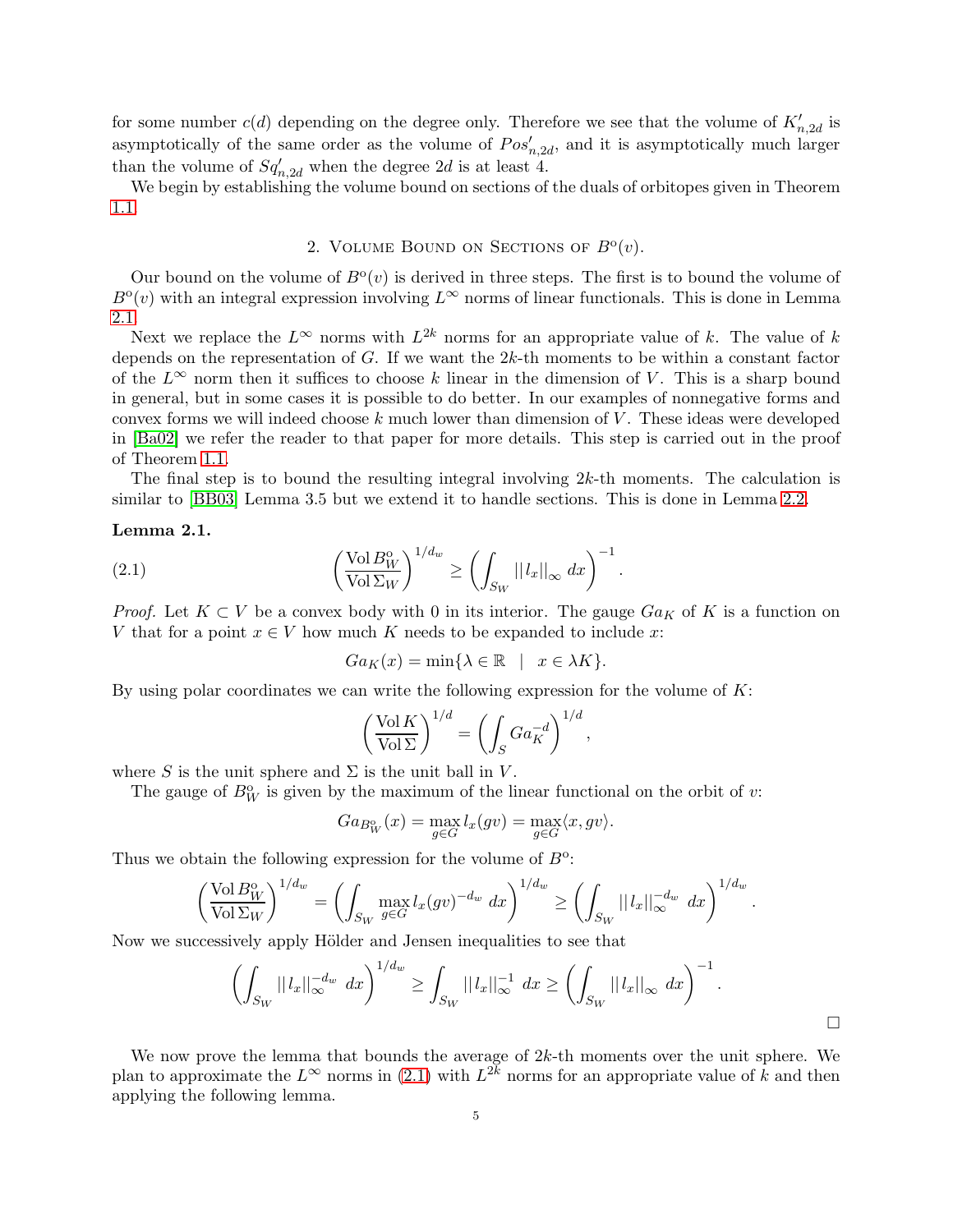**Lemma 2.2.** Let G be a compact group acting on vector space V endowed with a G-invariant inner product  $\langle \cdot, \cdot \rangle$  and let v be a vector in V. Let W be a subspace of V of dimension  $d_w$  and let  $S_W$  be the unit sphere in W with respect to  $\langle \cdot, \cdot \rangle$ . Then we have the following inequality bounding moments of linear functions on  $S_W$ :

$$
\int_{S_W} \left( \int_G \langle x, g v \rangle^{2k} \, dg \right)^{\frac{1}{2k}} dx \le \sqrt{\frac{2k \langle v, v \rangle}{d_w}}.
$$

*Proof.* Applying Hölder inequality we see that:

<span id="page-5-0"></span>
$$
\int_{S_W} \left( \int_G \langle x, gv \rangle^{2k} dg \right)^{\frac{1}{2k}} dx \le \left( \int_{S_W} \int_G \langle x, gv \rangle^{2k} dg dx \right)^{\frac{1}{2k}}.
$$
  
versals we set:

Exchanging the integrals we get:

(2.2) 
$$
\int_{S_W} \int_G \langle x, gv \rangle^{2k} dg dx = \int_G \int_{S_W} \langle x, gv \rangle^{2k} dx dg.
$$

Now we observe that the inner integral

$$
\int_{S_W} \langle x, gv \rangle^{2k} dx
$$

is a 2k-th power of a linear form integrated over a unit sphere. Let  $gv_w$  be the orthogonal projection of  $gv$  on  $W$ . Then we know that

$$
\int_{Sw} \langle x, gv \rangle^{2k} dx = \langle gv_w, gv_w \rangle^k \frac{\Gamma(d_w/2) \Gamma(k + 1/2)}{\sqrt{\pi} \Gamma(k + d_w/2)}.
$$

We know that orthogonal projection does not increase the norm and therefore

$$
\langle gv_w, gv_w \rangle \le \langle gv, gv \rangle = \langle v, v \rangle,
$$

where the second equality follows by  $G$ -invariance of the inner product. Using the inequalities  $\Gamma(k+1/2) \leq \Gamma(k+1) \leq k^k$  and

$$
\frac{\Gamma(d_w/2)}{\Gamma(k+d_w/2)} = \frac{1}{(d_w/2)(d_w/2+1)\dots(d_w/2+k-1)} \le (d_w/2)^{-k}
$$

we see that

$$
\int_{S_W} \langle x, gv \rangle^{2k} dx \le \left(\frac{2k}{d_w}\right)^k \langle v, v \rangle^k.
$$

Putting this back into [\(2.2\)](#page-5-0) we see that

$$
\int_{S_W} \int_G \langle x, gv \rangle^{2k} dg \, dx \le \left(\frac{2k}{d_w}\right)^k \int_G \langle v, v \rangle^k dg.
$$

This integral is independent of g and therefore it is equal to  $\langle v, v \rangle^k$ . The lemma now follows.

 $\Box$ 

Now we are ready to prove Theorem [1.1.](#page-1-0)

Proof of Theorem [1.1.](#page-1-1) From Lemma [2.1](#page-4-0) we know that:

$$
\left(\frac{\text{Vol}\,B_W^0(v)}{\text{Vol}\,\Sigma_W}\right)^{1/d_w} \ge \left(\int_{S_W} ||l_x||_{\infty}\,dx\right)^{-1}.
$$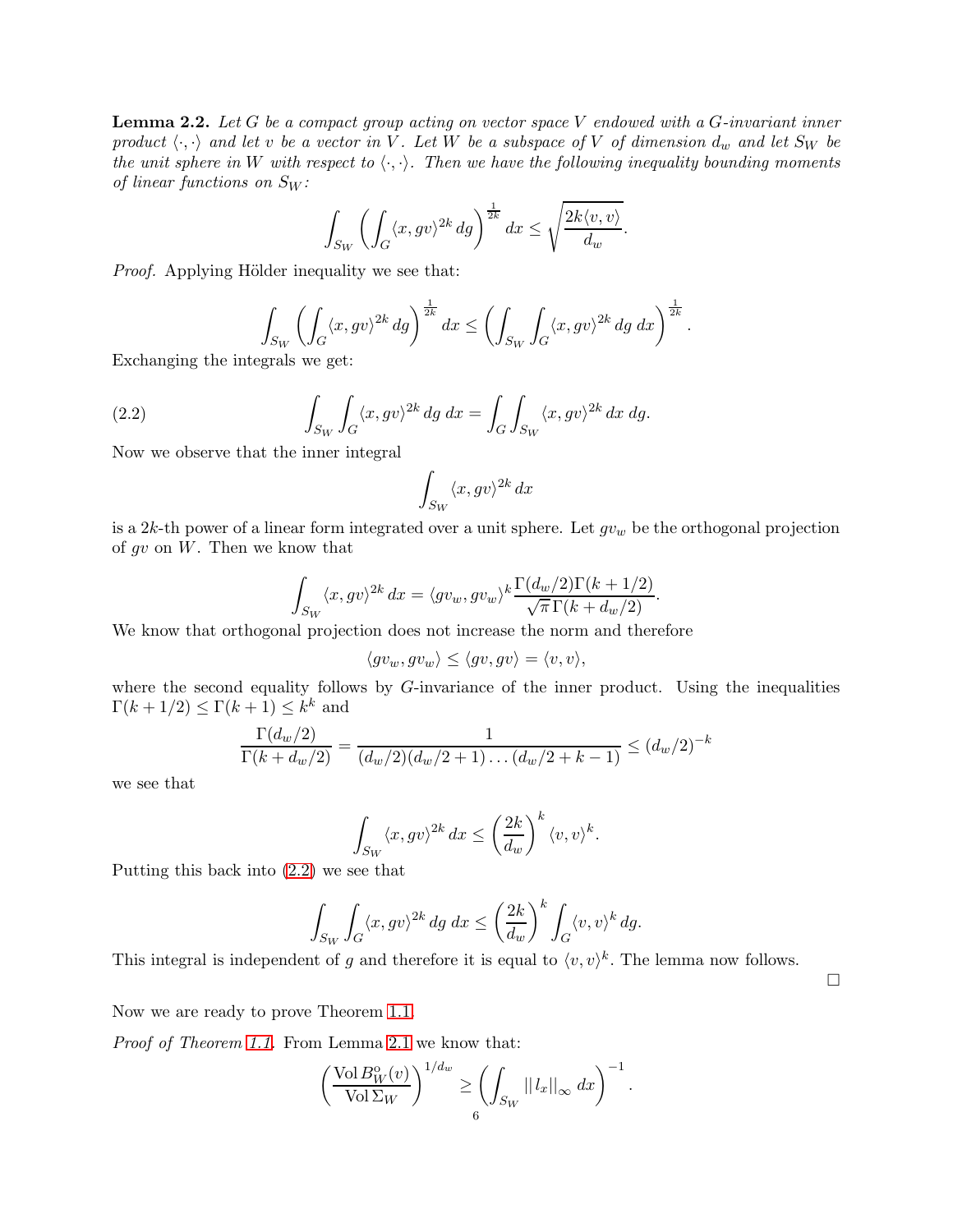We know that for any linear functional l we have  $||l||_{\infty} \leq \alpha_k ||l||_{2k}$ . Therefore we have

$$
\left(\frac{\operatorname{Vol}B_W^o(v)}{\operatorname{Vol}\Sigma_W}\right)^{1/d_w} \ge \alpha_k^{-1} \left(\int_{S_W} ||l_x||_{2k} dx\right)^{-1} = \alpha_k^{-1} \int_{S_W} \left(\int_G \langle x, g v \rangle^{2k} dg\right)^{\frac{1}{2k}} dx.
$$

We are now done by applying Lemma [2.2.](#page-4-1)

### 3. Application to Convex Forms.

We need to establish that the cone of nonnegative bi-forms fits into our framework of duals of orbitopes and see how the cone of convex forms can be seen as a section.

<span id="page-6-0"></span>3.1. Nonnegative bi-forms as a Dual of an Orbitope. Let  $Pos_{bi}$  be the convex cone of nonnegative bi-homogeneous forms in  $Bi_{2n,2d}$ :

$$
Pos_{bi} = \{ f \in Bi_{2n,2d} \mid f(x,y) \ge 0 \text{ for all } x \in \mathbb{R}^{2n} \}.
$$

To talk about the volume of  $Pos_{bi}$  we first take a compact section of the cone. Recall that we have  $SO(n) \times SO(n)$  acting on  $Bi_{2n,2d}$  with each  $SO(n)$  rotating the x and y coordinates separately. Let  $M'_{bi}$  be the  $SO(n) \times SO(n)$  invariant hyperplane  $M'_{bi}$  of bi-forms of integral 1 on the unit sphere:

$$
M'_{bi} = \left\{ f \in Bi_{2n,2d} \mid \int_{\mathbb{S}^{n-1} \times \mathbb{S}^{n-1}} f d\sigma = 1 \right\}.
$$

Let  $Pos'_{bi}$  be the section of  $Pos_{bi}$  with  $M'_{bi}$ :

$$
Pos'_{bi} = Pos_{bi} \cap M'_{bi}.
$$

Let  $M_{bi}$  be the linear hyperplane of bi-forms of integral 0 on  $\mathbb{S}^{n-1} \times \mathbb{S}^{n-1}$ :

$$
M_{bi} = \left\{ f \in Bi_{2n,2d} \mid \int_{\mathbb{S}^{n-1} \times \mathbb{S}^{n-1}} f d\sigma = 0 \right\}.
$$

We translate  $Pos'_{bi}$  into  $M_{bi}$  by subtracting the  $SO(n) \times SO(n)$  invariant form  $(x_1^2 + ... x_n^2)^{d-1}(y_1^2 + ... + y_n^2)$  $\dots + y_n^2$ ). Let  $\widetilde{Pos}_{bi}$  be the translated section:

$$
\widetilde{Pos}_{bi} = \left\{ f \in Bi_{2n,2d} \mid \int_{\mathbb{S}^{n-1} \times \mathbb{S}^{n-1}} f \, d\sigma = 0 \text{ and } f + (x_1^2 + \dots + x_n^2)^{d-1} (y_1^2 + \dots + y_n^2) \in Pos_{bi} \right\}.
$$

In other words  $\widetilde{Pos}_{bi}$  consists of all bi-forms of integral 0 on  $\mathbb{S}^{n-1} \times \mathbb{S}^{n-1}$  whose minimum on  $\mathbb{S}^{n-1} \times \mathbb{S}^{n-1}$  is at least -1.

We use the following inner product on  $Bi_{2n,2d}$ :

$$
\langle f, g \rangle = \int_{\mathbb{S}^{n-1} \times \mathbb{S}^{n-1}} f g \, d\sigma.
$$

Let  $L_{x,y}$  be the bi-form in  $M_{bi}$  such that

$$
\langle f, L_{x,y} \rangle = f(x,y)
$$

for all  $f \in M_{bi}$ . Let  $v = L_{x,y}$  and consider the orbitope of v under the action of  $G = SO(n) \times SO(n)$ . It follows from our definition of  $L_{x,y}$  that  $\widetilde{Pos}_{bi}$  is actually negative of the dual of  $B^{\circ}(v)$ :

$$
\widetilde{Pos}_{bi} = -B^{\mathrm{o}}(L_{x,y}).
$$

Therefore we will be able to apply our volume bound for sections of duals of orbitopes to  $Pos_{bi}$ . We now need to identify convex forms with such a section.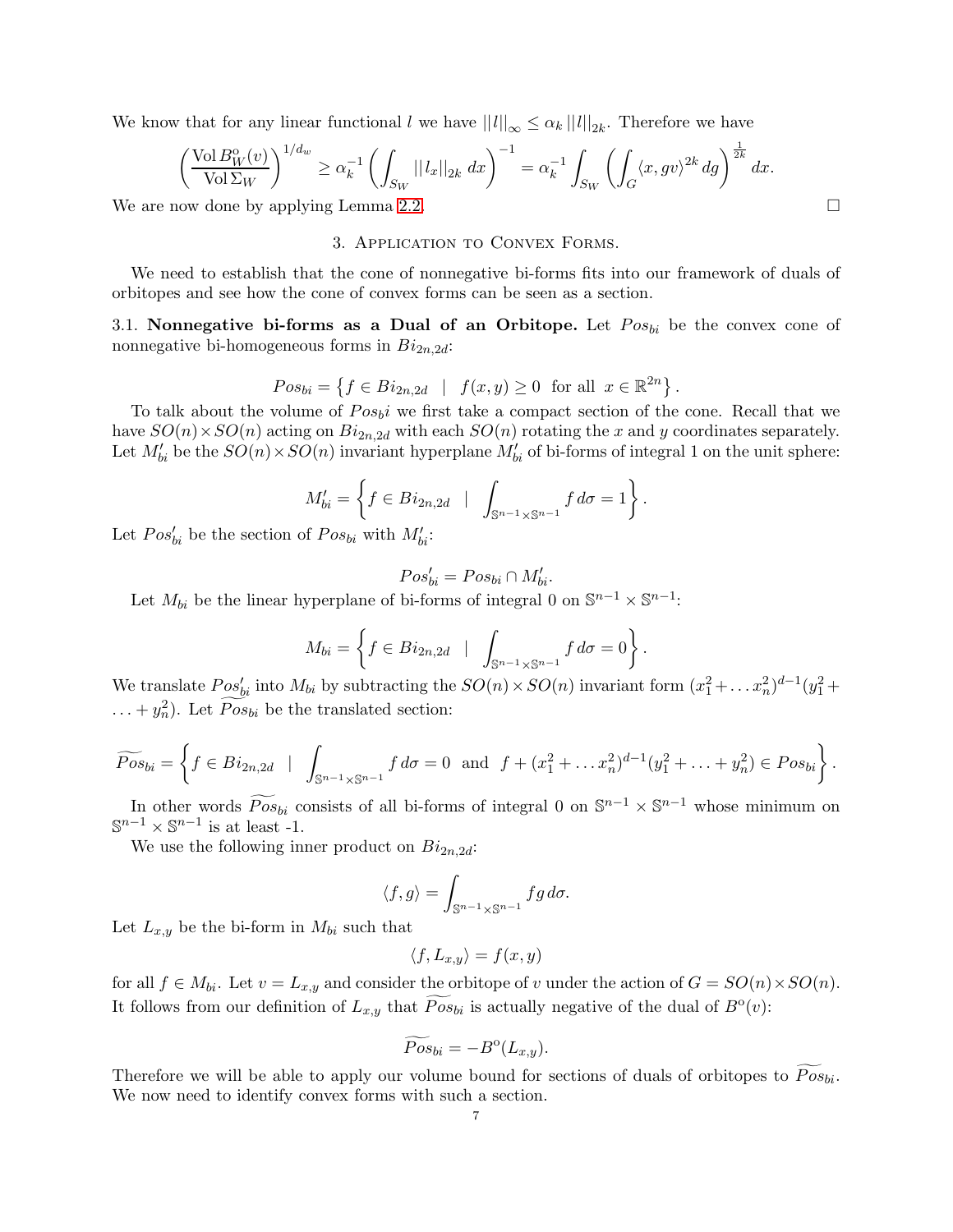<span id="page-7-0"></span>3.2. Convex Forms as a Section of  $Pos_{bi}$ . Recall that  $K_{n,2d}$  is the convex cone of forms. As with bi-forms to estimate the size  $K_{n,2d}$  we begin by intersecting with the hyperplane of forms of integral 1 on the unit sphere and translating the compact section to linear hyperplane of forms of integral zero.

Let  $M_{n,2d}$  be the hyperplane of forms of integral zero on  $\mathbb{S}^{n-1}$  and let  $\widetilde{K}_{n,2d}$  be the translated section:

$$
\widetilde{K}_{n,2d} = \{ p \in M_{n,2d} \mid p + r^{2d} \in K_{n,2d} \},
$$

where  $r^{2d} = (x_1^2 + \ldots + x_n^2)^d$ .

Recall that to a form  $p \in P_{n,2d}$  we associate a homogeneous bi-form  $B_p \in Bi_{2n,2d}$  as follows:

$$
B_p = y^T H_p y,
$$

where  $H_p$  is the Hessian of p.

We need to make sure forms in that have integral 0 on  $\mathbb{S}^{n-1}$  get mapped to bi-forms of integral 0 on  $\mathbb{S}^{n-1}\times\mathbb{S}^{n-1}$ . Let p be a form in  $M_{n,2d}$  and consider the integral on  $\mathbb{S}^{n-1}\times\mathbb{S}^{n-1}$  of the associated bi-form  $B_p$ :

$$
\int_{\mathbb{S}^{n-1}\times\mathbb{S}^{n-1}} y^T H_p \, y \, d\sigma.
$$

When integrating over  $\mathbb{S}^{n-1} \times \mathbb{S}^{n-1}$  lets integrate over y first. In this case we have a quadratic form  $y^T H_p y$  in y and then the integral of this form on the unit sphere is equal to the trace of  $H_p$ . Therefore we see that

$$
\int_{\mathbb{S}^{n-1}\times\mathbb{S}^{n-1}} y^T H_p y d\sigma = \int_{\mathbb{S}^{n-1}} \text{tr}(H_p) d\sigma.
$$

We observe that the trace of  $H_p$  is simply the Laplacian  $\Delta p$  of p:

$$
\Delta p = \sum_{i=1}^{n} \frac{\partial^2 p}{\partial x_i^2}.
$$

Using invariance properties of the Laplacian it is not has to show that if  $\int_{\mathbb{S}^{n-1}} p d\sigma = 0$  then  $\int_{\mathbb{S}^{n-1}} \Delta p \, d\sigma = 0.$ 

Lets take a closer look at the forms that lie in  $K_{n,2d}$ . A form p lies on the boundary of  $K_{n,2d}$  if and only if the associated form  $B_p$  has minimum of zero on  $\mathbb{S}^{n-1} \times \mathbb{S}^{n-1}$ . We need to be careful about subtracting  $r^{2d}$  because the form  $B_{r^{2d}}$  is not constant on  $\mathbb{S}^{n-1} \times \mathbb{S}^{n-1}$ .

Its not hard to calculate that

$$
B_{r^{2d}}(x,y) = 2d(x_1^2 + \ldots + x_n^2)^{d-2} \left( 2(d-1)\langle x,y\rangle^2 + (x_1^2 + \ldots + x_n^2)(y_1^2 + \ldots + y_n^2) \right).
$$

For  $(x, y) \in \mathbb{S}^{n-1} \times \mathbb{S}^{n-1}$  the form  $B_{r^{2d}}$  simplifies to:

$$
B_{r^{2d}}(x,y) = 2d(2(d-1)\langle x,y\rangle^{2} + 1).
$$

Therefore, if p is in the boundary of  $K_{n,2d}$  then the minimum of  $B_p - B_{r^{2d}}$  on  $\mathbb{S}^{n-1} \times \mathbb{S}^{n-1}$  is at most  $-2d$  and at least  $-2d(2d-1)$ .

Now let  $X_{n,2d}$  be the set forms p of integral zero on  $\mathbb{S}^{n-1}$  such that the minimum of the associated form  $B_p$  is at least  $-1$  on  $\mathbb{S}^{n-1} \times \mathbb{S}^{n-1}$ :

$$
X_{n,2d} = \left\{ p \in M_{n,2d} \mid \min_{(x,y) \in \mathbb{S}^{n-1} \times \mathbb{S}^{n-1}} B_p(x,y) \ge -1 \right\}.
$$

We can think of  $X_{n,2d}$  as the section of  $\widetilde{Pos}_{bi}$  with the linear subspace of bi-forms that come from Hessians of forms in  $P_{n,2d}$ . It follows from above that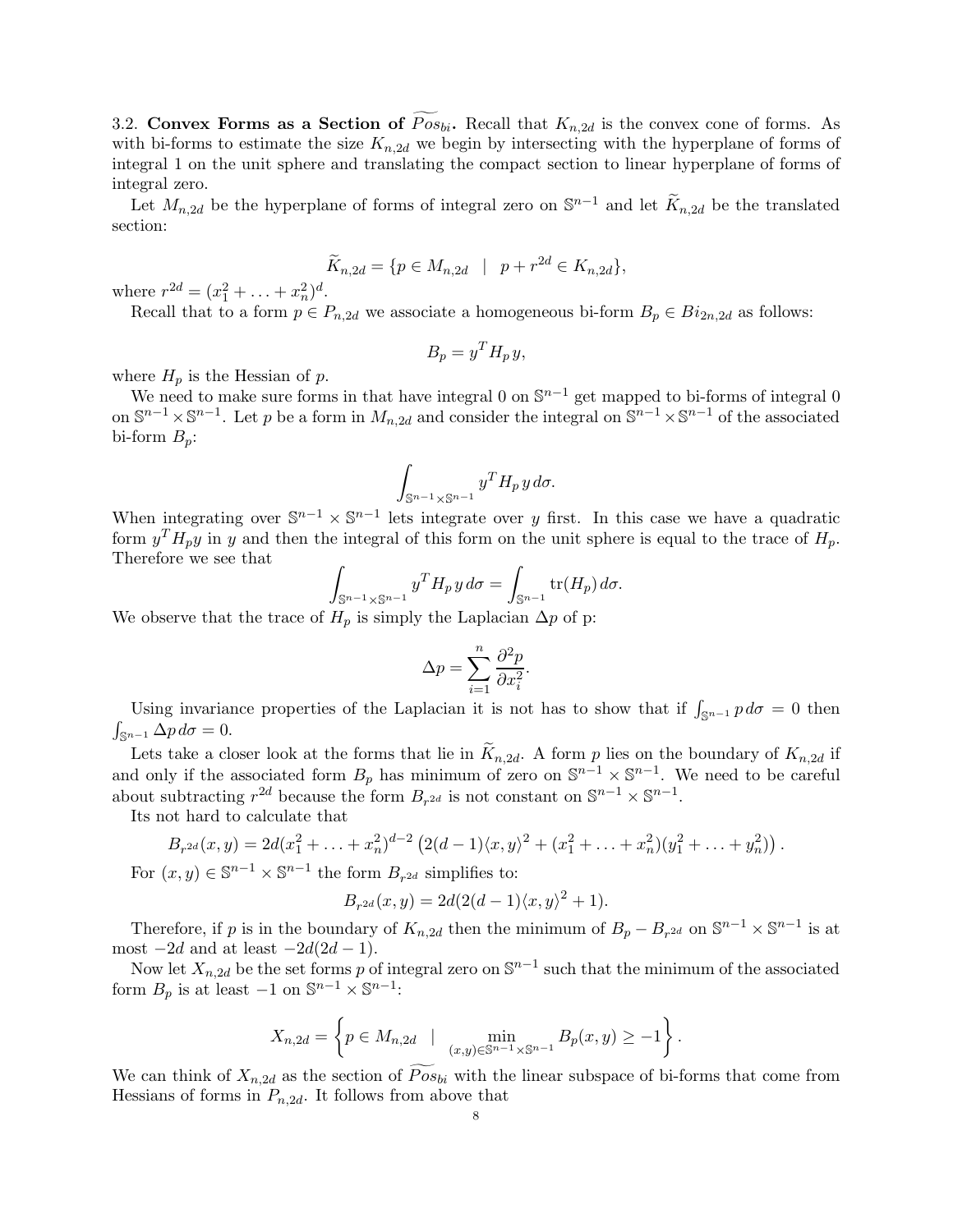$$
2dX_{n,2d} \subset K_{n,2d} \subset 2d(2d-1)X_{n,2d}.
$$

Therefore it suffices to bound the volume of  $X_{n,2d}$ . In order to apply the bound of Theorem [1.1](#page-1-1) we need to find the norm of  $v = L_{x,y}$  and select the proper value of k to use in the bound. This is done below.

## <span id="page-8-0"></span>3.3. Length of  $L_{x,y}$ .

**Lemma 3.1.** Let W be an irreducible subspace of  $Bi_{2n,2d}$  of dimension  $D_W$  under the action of  $SO(n) \times SO(n)$ . For  $(x, y) \in \mathbb{S}^{n-1} \times \mathbb{S}^{n-1}$  let  $L_{x,y}$  be a bi-form in W such that  $\langle L_{x,y}, f \rangle = f(x, y)$ for all  $f \in W$ . Then the norm of  $L_{x,y}$  is given by:

$$
\langle L_{x,y}, L_{x,y}\rangle = D_W.
$$

*Proof.* From the definition of  $L_{x,y}$  we know that:

$$
L_{x,y}(x,y) = \langle L_{x,y}, L_{x,y} \rangle = \int_{\mathbb{S}^{n-1} \times \mathbb{S}^{n-1}} L_{x,y}^2 d\sigma.
$$

Also, for any  $q \in SO(n) \times SO(n)$ 

$$
\langle L_{x,y}, gL_{x,y} \rangle = L(g^{-1}(x,y)).
$$

By invariance of  $\mathbb{S}^{n-1} \times \mathbb{S}^{n-1}$  under the action of  $SO(n) \times SO(n)$  we can rewrite  $\langle L_{x,y}, L_{x,y} \rangle$  as an integral over  $SO(n) \times SO(n)$ :

$$
\langle L_{x,y}, L_{x,y} \rangle = \int_{\mathbb{S}^{n-1} \times \mathbb{S}^{n-1}} L_{x,y}^2 d\sigma = \int_{SO(n) \times SO(n)} \langle L_{x,y}, g L_{x,y} \rangle d\mu(g).
$$

Now we apply Lemma 6 of [\[Ba02\]](#page-12-2) and it follows that:

$$
\langle L_{x,y}, L_{x,y} \rangle = \frac{\langle L_{x,y}, L_{x,y} \rangle^2}{D_W}.
$$

The Lemma now follows.

<span id="page-8-1"></span>We can now prove an identical statement for an invariant subspace, by splitting it into irreducible ones.

**Corollary 3.2.** Let W be an invariant subspace of  $Bi_{2n,2d}$ . For  $(x, y) \in \mathbb{S}^{n-1} \times \mathbb{S}^{n-1}$  let  $L_{x,y}$  be a bi-form in W such that  $\langle L_{x,y}, f \rangle = f(x,y)$  for all  $f \in W$ . Then the norm of  $L_{x,y}$  is given by:

$$
\langle L_{x,y}, L_{x,y}\rangle = D_W.
$$

*Proof.* We can write as an orthogonal sum of irreducible subspaces  $W_i$ :  $W = \bigoplus W_i$ . Let  $L^i_{x,y}$  be the orthogonal projection of  $L_{x,y}$  into  $W_i$ . It follows that

$$
L_{x,y} = \sum_i L_{x,y}^i
$$

and  $L_{x,y}^{i}$  are pairwise orthogonal. From pairwise orthogonality it follows that

$$
\langle L_{x,y}, L_{x,y} \rangle = \sum \langle L_{x,y}^i, L_{x,y}^i \rangle.
$$

From Lemma [3.1](#page-8-0) we know that  $\langle L^i_{x,y}, L^i_{x,y} \rangle = \dim W_i$  and therefore

$$
\langle L_{x,y}, L_{x,y} \rangle = \sum_i \dim W_i = D_W.
$$

 $\Box$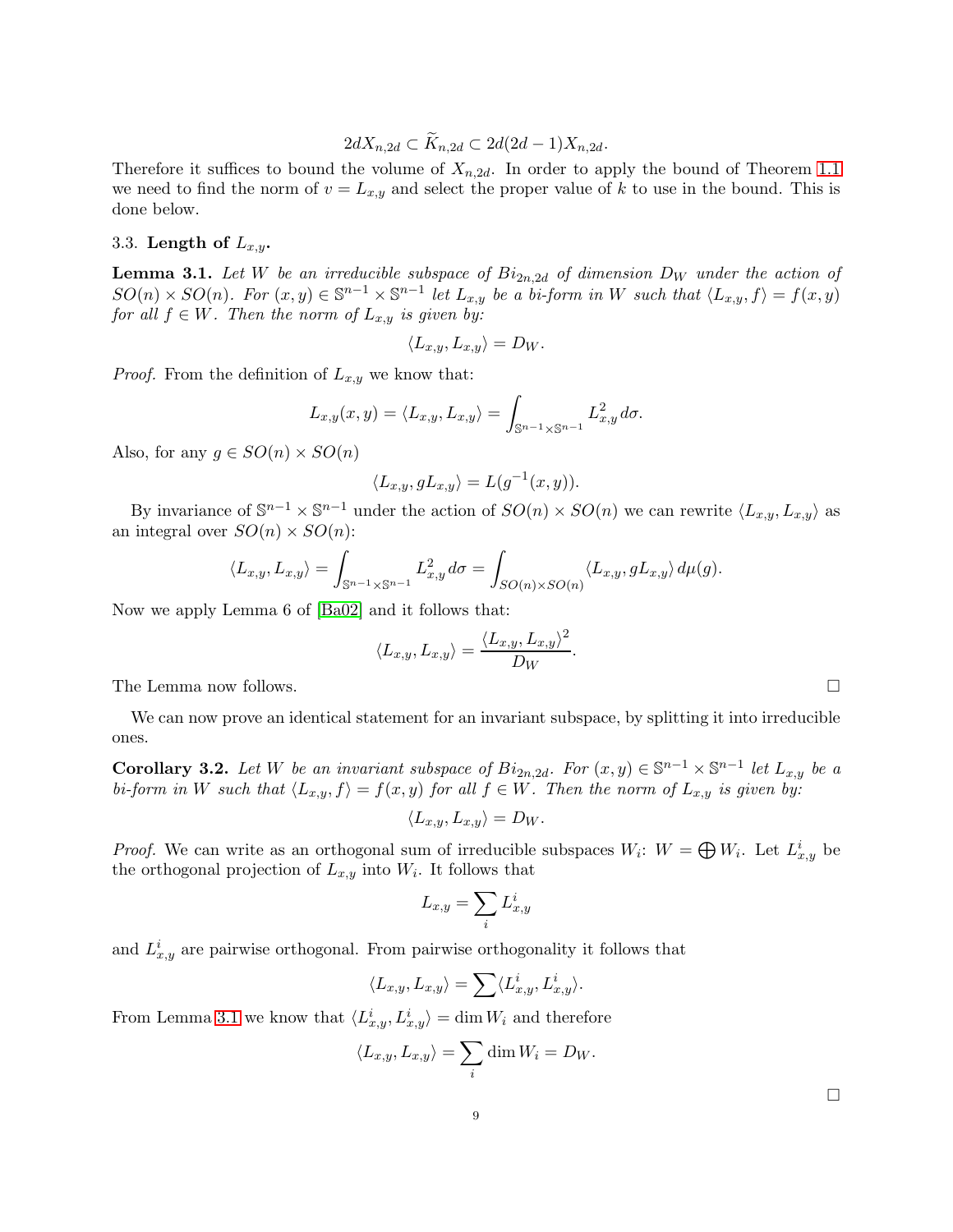#### <span id="page-9-0"></span>3.4. Establishing the right value of  $k$ .

**Lemma 3.3.** Let l be a linear functional on  $Bi_{2n,2d}$ . Consider l as a function on G by setting

$$
l(g) = l(gL_{x,y}).
$$

Then for  $k \ge n \ln(2d+1)$  the  $L^{2k}$  norm of l approximates  $L^{\infty}$  norm of l to within a constant factor:

$$
||l||_{\infty} \leq \alpha ||l||_{2k},
$$

for some absolute constant  $\alpha$ . In particular  $\alpha \leq 9e^2$ .

*Proof.* Let  $D_k$  be the dimension of of the span of the k-th tensor power  $L_{x,y}^{\otimes k}$  of  $L_{x,y}$ . By Corollary 2 of [\[Ba02\]](#page-12-2) we know that

$$
||l||_{2k} \ge (D_k)^{\frac{1}{2k}} ||l||_{\infty}.
$$

Taking k-tensor power of  $L_{x,y}$  is dual to taking the k-th tensor power of its linear functional  $l_{x,y}$ . Since  $l_{x,y}$  acts on  $f \in Bi_{2n,2d}$  by evaluating it at  $(x, y)$ , the tensor power  $l_{x,y}^{\otimes k}$  acts on  $f^{\otimes k}$  by evaluating it at  $(x, y)$  and then raising the result to k-th power:

$$
l_{x,y}^{\otimes k}(f^{\otimes k}) = f^k(x,y).
$$

This is the same as taking  $f^k$  and evaluating it at  $(x, y)$ . Therefore we see that the orbit of  $L_{x,y}^{\otimes k}$ lies in the subspace  $U_k$  of the k-th symmetric power that consists of bi-homogeneous forms that have degree 2k in y and  $(2d - 2)k$  in x. Therefore we have a formula for the dimension of  $U_k$ :

$$
\dim U_k = \binom{n+2k-1}{2k} \binom{n+(2d-2)k-1}{(2d-2)k} < \binom{n+2kd-1}{2kd}^2.
$$

Now we just need to show that

$$
\binom{n+2kd-1}{2kd}^{\frac{1}{2k}}\leq 3e,
$$

for  $k \geq \ln(2d+1)$ .

Let  $H(x)$  be the entropy function for  $0 \leq x \leq 1$ :

$$
H(x) = x \ln \frac{1}{x} + (1 - x) \ln \frac{1}{1 - x}.
$$

The proof is finished by applying the following inequality:

$$
\binom{a}{b} \le \exp\left\{aH(b/a)\right\},\,
$$

see for example Theorem 1.4.5 of [\[L99\]](#page-12-4).

3.5. Volume Bound for Convex Forms. We are now ready to prove the volume bound for the section of the cone of convex forms  $K_{n,2d}$  stated in Theorem [1.2.](#page-3-0)

*Proof of Theorem [1.2.](#page-3-0)* Recall from section [3.2](#page-7-0) that  $X_{n,2d}$  is the convex set in  $M_{n,2d}$  consisting of forms p such that the associated bi-form  $B_p = y^T H_p y$  has minimum at least -1 on  $\mathbb{S}^{n-1} \times \mathbb{S}^{n-1}$ .

$$
X_{n,2d} = \left\{ p \in M_{n,2d} \mid \min_{(x,y) \in \mathbb{S}^{n-1} \times \mathbb{S}^{n-1}} B_p(x,y) \ge -1 \right\}.
$$

We have shown above that

$$
2dX_{n,2d} \subset \tilde{K}_{n,2d} \subset 2d(2d-1)X_{n,2d}.
$$

Therefore it suffices to prove the following bound on the volume of  $X_{n,2d}$ :

 $\Box$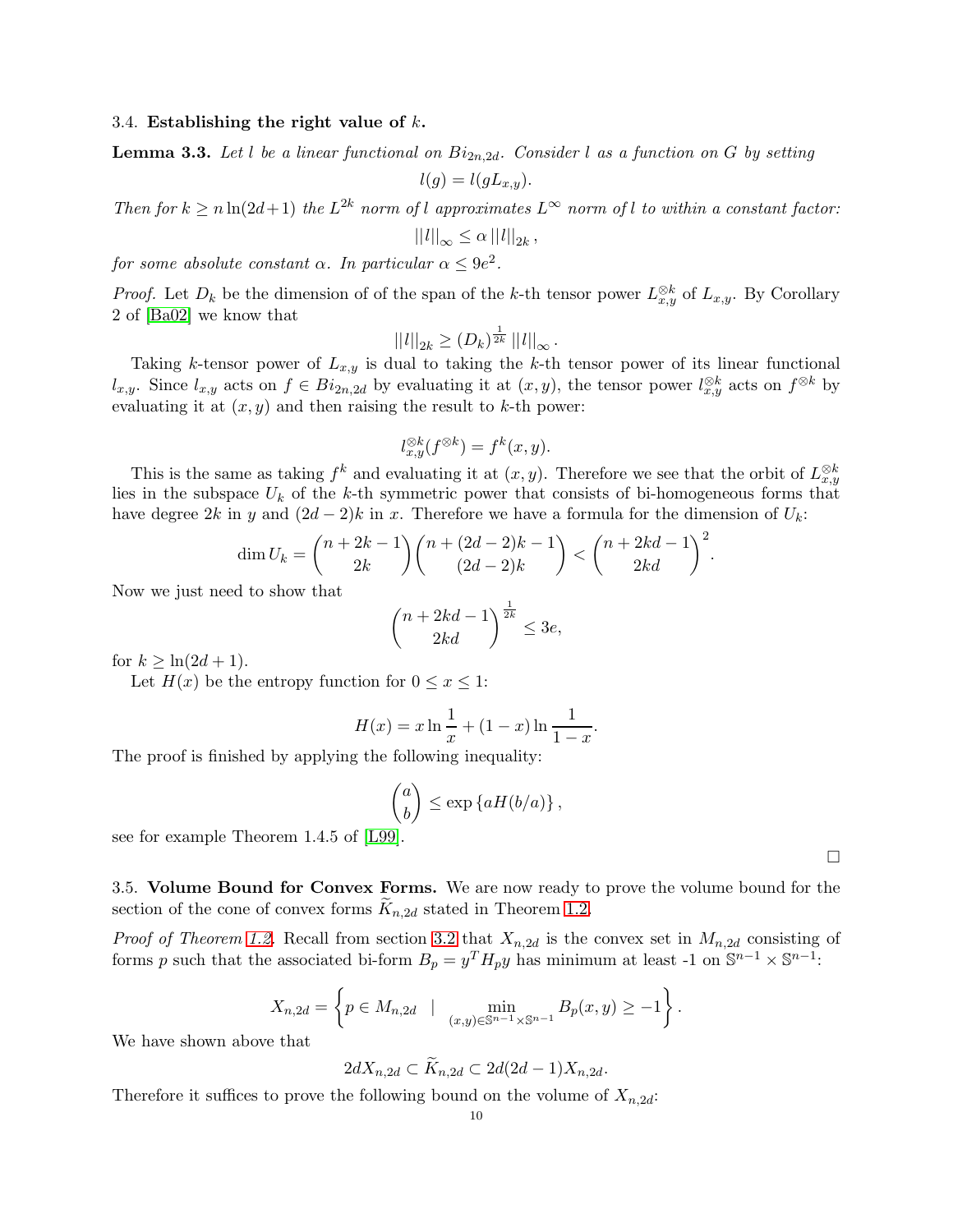$$
\left(\frac{\text{Vol}X_{n,2d}}{\text{Vol}\,\Sigma_H}\right)^{1/D_M} \ge \frac{1}{9e^2\sqrt{2n\ln(2d+1)}}\sqrt{\frac{D_M}{D_{bi}}}.
$$

Let W be the linear subspace of  $M_{bi}$  consisting to bi-forms coming from Hessians of forms in  $P_{n,2d}$ :

.

$$
W = \left\{ b \in M_{bi} \mid b = y^T H_p y \quad \text{for some} \quad p \in P_{n,2d} \right\}
$$

If we consider the associated bi-forms  $B_p$  corresponding to  $p \in X_{n,2d}$  then we can think of  $X_{n,2d}$ as the section of  $Pos_{bi}$  with W. We know from Section [3.1](#page-6-0) that  $Pos_{bi}$  is the negative of the dual of orbitope of  $L_{x,y}$ . Therefore we can apply Theorem [1.1](#page-1-1) to the section of  $Pos_{bi}$  with W. We find that

$$
\left(\frac{\text{Vol} X_{n,2d}}{\text{Vol} \Sigma_H}\right)^{1/D_M} \ge \alpha_k^{-1} \sqrt{\frac{D_M}{2k \langle L_{x,y}, L_{x,y} \rangle}},
$$

for some choice of k and the corresponding  $\alpha_k$ .

We know from Corollary [3.2](#page-8-1) that  $\langle L_{x,y}, L_{x,y} \rangle = \dim M_{bi} < \dim Bi_{2n,2d} = D_{bi}$  and from Lemma [3.3](#page-9-0) that for  $k \ge n \ln(2d+1)$  we can take  $\alpha_k = 9e^2$ . The Theorem now follows.

<span id="page-10-0"></span>3.6. Relationship Between the Hessian and  $L^2$  Metrics. Our goal in this section is to show that the unit ball in the Hessian metric is not much smaller than the unit ball in the  $L^2$  metric. We will actually show the following proposition that states that for any form in  $P_{n,2d}$  the Hessian norm is not much larger than the  $L^2$  norm which immediately implies the corresponding statement for unit balls:

<span id="page-10-1"></span>**Proposition 3.4.** Let g be a form in  $P_{n,2d}$ . Then

$$
\langle g, g \rangle_H \le \frac{12d^2(4d+n)^2}{n(n+2)} \langle g, g \rangle_2.
$$

The Proposition implies that

$$
\left(\frac{\operatorname{Vol}\Sigma_2}{\operatorname{Vol}\Sigma_H}\right)^{1/D_M} \le \frac{12d^2(4d+n)^2}{n(n+2)}.
$$

We note that the constant of proportionality

$$
\frac{12d^2(4d+n)^2}{n(n+2)}
$$

is clearly bounded for fixed degree 2d.

<span id="page-10-2"></span>Before proving Proposition [3.4](#page-10-1) we will need a couple of preliminary lemmas.

**Lemma 3.5.** Let g be a form in n variables of degree  $k$ . Then

$$
\int_{\mathbb{S}^{n-1}} \langle \nabla g, \nabla g \rangle d\sigma \le (2k^2 + kn) \int_{\mathbb{S}^{n-1}} g^2 d\sigma.
$$

*Proof.* We observe that  $\int_{\mathbb{S}^{n-1}} \langle \nabla g, \nabla g \rangle d\sigma$  and  $\int_{\mathbb{S}^{n-1}} g^2 d\sigma$  are both  $SO(n)$ -invariant positive definite quadratic forms on  $P_{n,k}$ . It follows that it is enough to check the inequality over the irreducible subspaces of  $P_{n,k}$ .

The forms in irreducible subspaces have form  $(x_1^2 + \ldots + x_n^2)^m f$  for some m with  $2m \leq k$  and a harmonic form f of degree  $k - 2m$ . Therefore we may assume that  $g = (x_1^2 + \ldots + x_n^2)^m f$  with f harmonic.

In this case

$$
\frac{\partial g}{\partial x_i} = \frac{\partial f}{\partial x_i} (x_1^2 + \ldots + x_n^2)^m + 2mx_i(x_1^2 + \ldots + x_n^2)^{m-1} f.
$$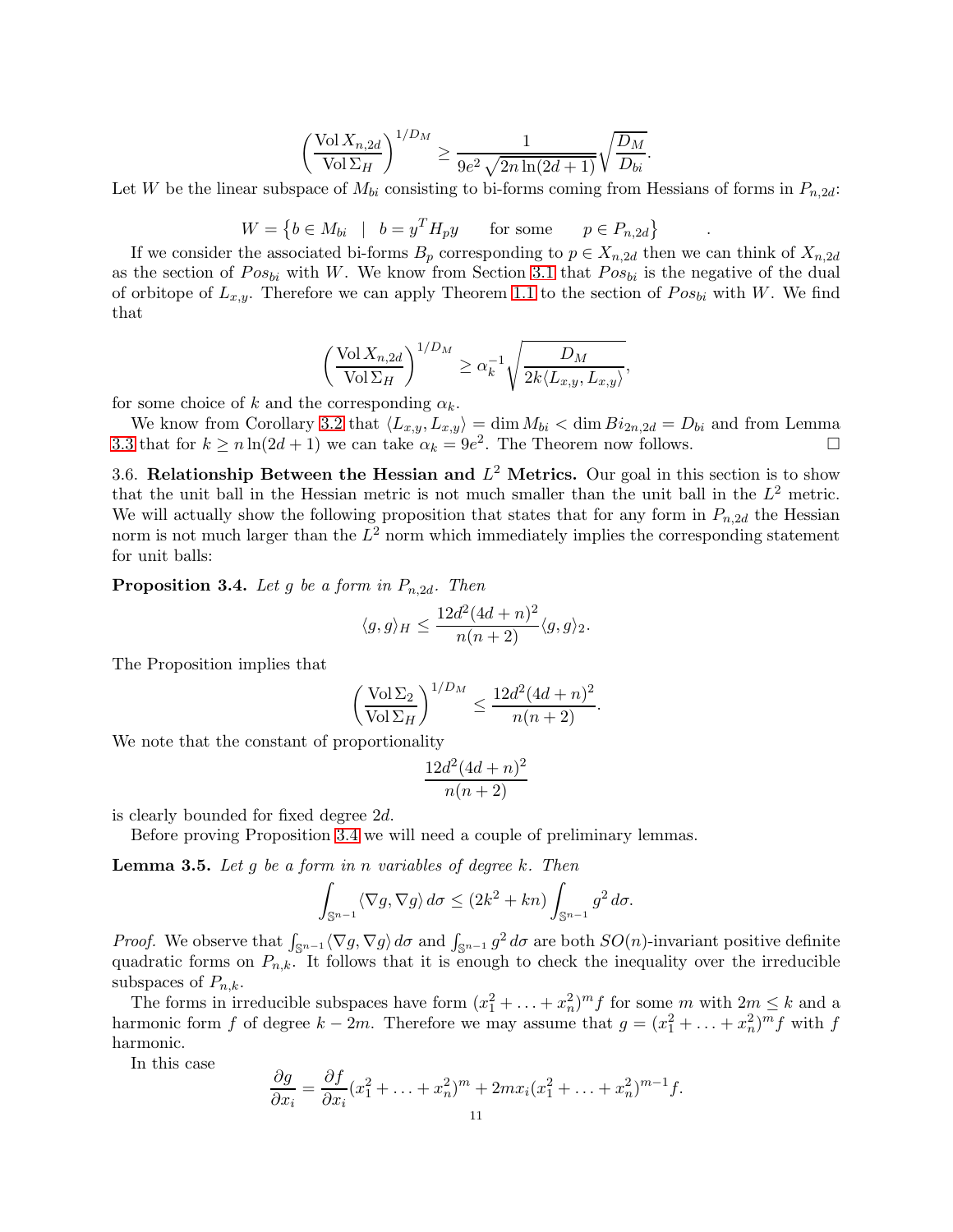It follows that on the unit sphere  $\mathbb{S}^{n-1}$ 

$$
\langle \nabla g, \nabla g \rangle = \langle \nabla f, \nabla f \rangle + 4m(k - m)f^2.
$$

On the unit sphere  $g = f$  and we also know that  $2m \leq k$ , thus we see that

$$
\langle \nabla g, \nabla g \rangle = \langle \nabla f, \nabla f \rangle + 4m(k - m)g^2 \le \langle \nabla f, \nabla f \rangle + 2k^2 g^2.
$$

Therefore

$$
\int_{\mathbb{S}^{n-1}} \langle \nabla g, \nabla g \rangle d\sigma \le \int_{\mathbb{S}^{n-1}} \langle \nabla f, \nabla f \rangle d\sigma + 2k^2 \int_{\mathbb{S}^{n-1}} g^2 d\sigma.
$$

Since f is harmonic of degree  $k - 2m$  it can be shown by application of Stokes' formula that

$$
\int_{\mathbb{S}^{n-1}} \langle \nabla f, \nabla f \rangle d\sigma = (k - 2m)(2k - 4m + n - 2) \int_{\mathbb{S}^{n-1}} f^2 d\sigma.
$$

See [\[Du87\]](#page-12-5) for details. Again, since  $g = f$  on the unit sphere we see that

$$
\int_{\mathbb{S}^{n-1}} \langle \nabla f, \nabla f \rangle d\sigma = (k-2m)(2k-4m+n-2) \int_{\mathbb{S}^{n-1}} g^2 d\sigma \le k(2k+n) \int_{\mathbb{S}^{n-1}} g^2 d\sigma.
$$

<span id="page-11-0"></span>**Lemma 3.6.** Let  $q = y^T M(x)y$  be a homogeneous bi-form in  $Bi_{2n,2d}$ . Then

$$
\langle q, q \rangle = \frac{2}{n(n+2)} \int_{\mathbb{S}^{n-1}} \langle M(x), M(x) \rangle dx + \frac{1}{n(n+2)} \int_{\mathbb{S}^{n-1}} \text{tr}^2 M(x) dx.
$$

Proof. By definition,

$$
\langle q, q \rangle = \int_{\mathbb{S}^{n-1} \times \mathbb{S}^{n-1}} q^2 d\sigma = \int_{\mathbb{S}^{n-1} \times \mathbb{S}^{n-1}} \left( y^T M(x) y \right)^2 dy dx.
$$

When integrating over  $\mathbb{S}^{n-1} \times \mathbb{S}^{n-1}$  lets integrate over y first. In this case we are integrating a quadratic form  $y^T M y$  with respect to y and the matrix M depends on x only. It is easy to show that for quadratic forms

$$
\int_{\mathbb{S}^{n-1}} (y^T M y)^2 dy = \frac{2}{n(n+2)} \langle M, M \rangle + \frac{1}{n(n+2)} \text{tr}^2 M.
$$

Now we are ready to prove Proposition [3.4.](#page-10-1)

*Proof of Proposition [3.4.](#page-10-1)* Just as in proof of Lemma [3.5](#page-10-2) we note that  $\langle \cdot, \cdot \rangle_H$  and  $\langle \cdot, \cdot \rangle_2$  define  $SO(n)$ invariant positive definite quadratic forms on  $P_{n,2d}$ . Therefore it suffices to show the Proposition for forms in an irreducible subspace of  $P_{n,2d}$ . Thus we may assume that g has the form

$$
g = (x_1^2 + \ldots + x_n^2)^m f
$$

where f is a harmonic form of degree  $2d - 2m$ .

By definition,

$$
\langle g, g \rangle_H = \int_{\mathbb{S}^{n-1} \times \mathbb{S}^{n-1}} (y^T H_g y)^2 d\sigma.
$$

Since the trace of  $H<sub>g</sub>$  is the Laplacian of g,

$$
\text{tr}(H_g) = \Delta g,
$$

it follows by Lemma [3.6](#page-11-0) that

<span id="page-11-1"></span>(3.1) 
$$
\langle g, g \rangle_H = \frac{2}{n(n+2)} \int_{\mathbb{S}^{n-1}} \langle H_g(x), H_g(x) \rangle dx + \frac{1}{n(n+2)} \int_{\mathbb{S}^{n-1}} (\Delta g(x))^2 dx.
$$